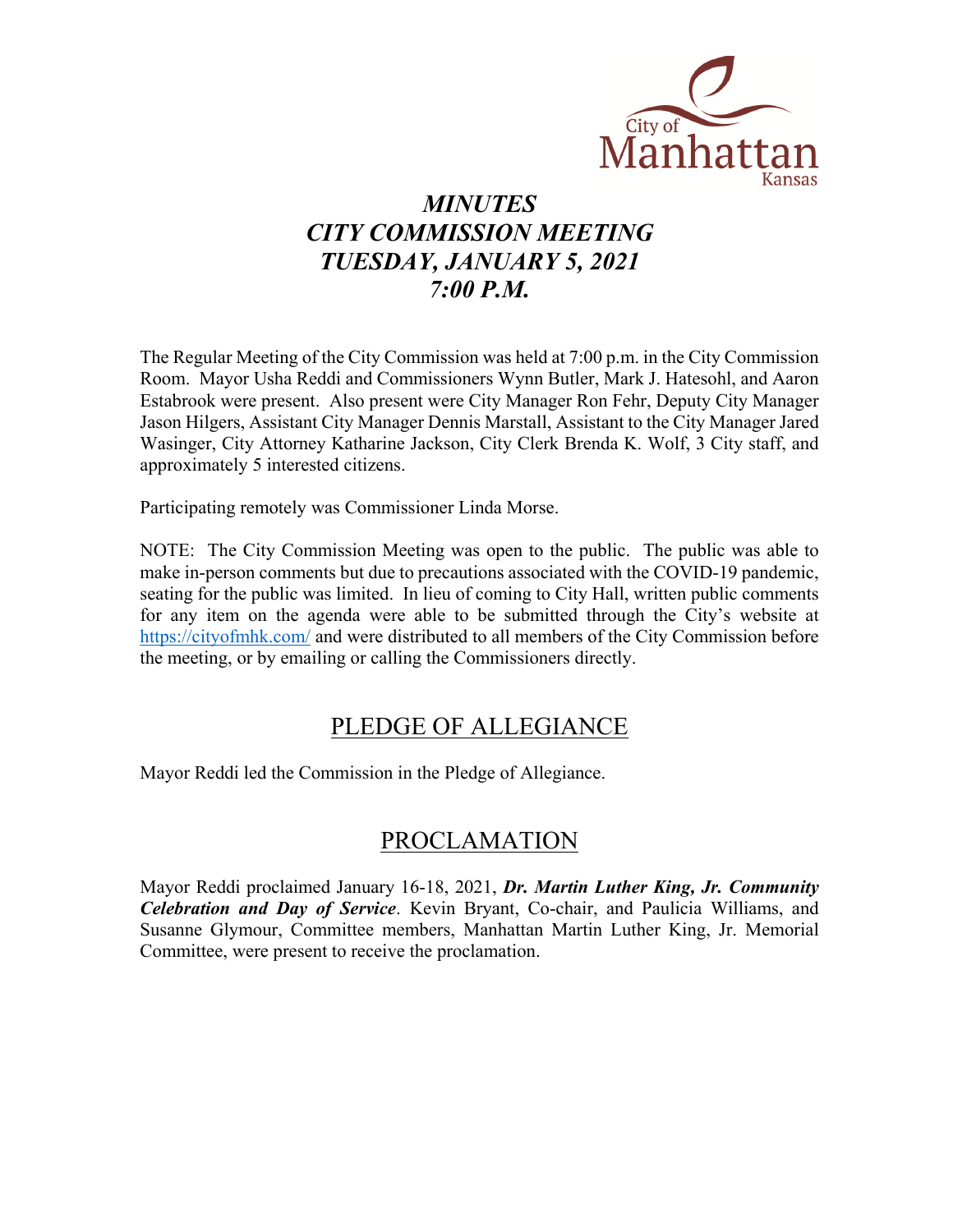**Minutes** City Commission Meeting January 5, 2021 Page 2

## PUBLIC COMMENTS

Mayor Reddi opened the public comments and highlighted the process.

Hearing no comments, Mayor Reddi closed the public comments. There was one (1) written public comment submitted through the City's website.

## COMMISSIONER COMMENTS

Commissioner Morse mentioned the City was in the process of upgrading technology in the Commission Room. She stated that she appreciated being able to join the City Commission meeting virtually and the technology that was in place in order to do so. She also mentioned there were several new Riley County Law Board appointments made recently by the City of Manhattan and the Board of Riley County Commissioners. She stated that the Manhattan City Commission met with the local legislative delegation on Monday, January 4, 2021, to talk about the top priorities that the City of Manhattan had.

Mayor Reddi mentioned that the Riley County Health Department was still doing free COVID testing and saliva-based testing through month of January at CiCo Park. She stated she hoped everyone had a wonderful first day back to school and that USD 383 went to five days a week. She mentioned that January is also National Slavery and Human Trafficking Awareness Month and for the public to be aware of signs of trafficking or something that might not look right. She thanked the Martin Luther King, Jr. Committee members for all that they do.

### OLD BUSINESS – CONSENT AGENDA

(\* denotes those items discussed)

#### **MINUTES**

The Commission approved the minutes of the Regular City Commission Meeting held Tuesday, December 15, 2020, and the Special City Commission Meeting held Tuesday, December 22, 2020.

#### **CLAIMS REGISTER NO. 2959**

The Commission approved Claims Register No. 2959 authorizing and approving the payment of claims from December 9, 2020 – December 24, 2020, in the amount of \$4,809,727.27.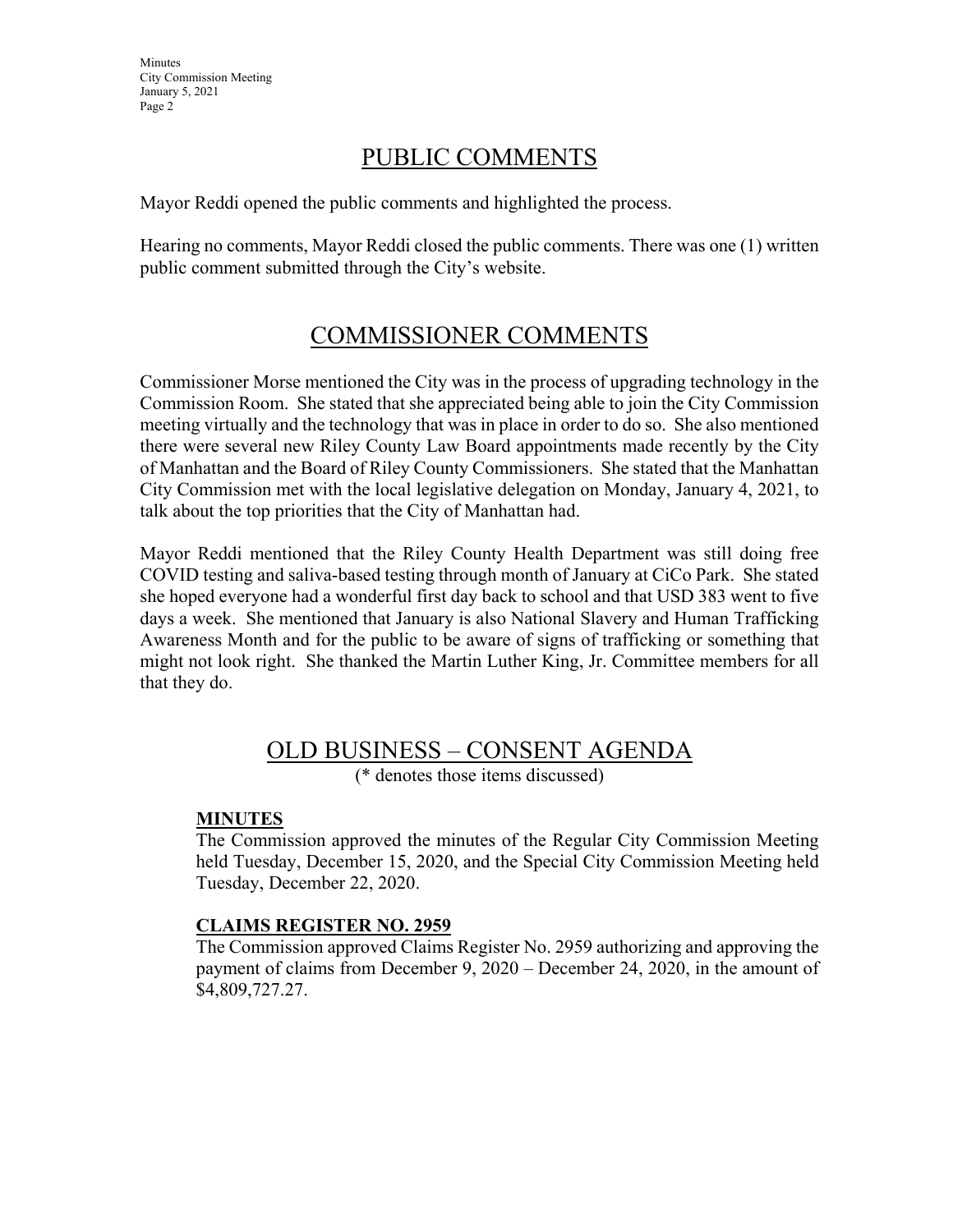### OLD BUSINESS – CONSENT AGENDA *(CONTINUED)*

#### **ESTABLISH - TEMPORARY DIVERSITY, EQUITY AND INCLUSION (DEI) TASK FORCE**

The Commission approved the establishment of a temporary Diversity, Equity and Inclusion (DEI) Task Force and the appointment of the list of member individuals/organizations and designated co-chairs to serve on the Task Force *(See Attachment No. 1)*.

Mayor Reddi opened the public comments.

Hearing no comments, Mayor Reddi closed the public comments. There were no written public comments submitted through the City's website for any of these items.

Commissioner Estabrook moved to approve the old business-consent agenda. Commissioner Morse seconded the motion. On a roll call vote, motion carried 5-0 with the exception of Item C, ESTABLISH - TEMPORARY DIVERSITY, EQUITY AND INCLUSION (DEI) TASK FORCE, which carried 3-2 with Commissioner Butler and Commissioner Hatesohl voting against.

# RE-ORGANIZATION

Outgoing Mayor Usha Reddi made comments from her term as Mayor.

City Clerk Brenda Wolf called for nominations of a new Mayor. Commissioner Linda Morse moved that Commissioner Wynn Butler be appointed to serve as Mayor until the first working Tuesday of January 2022. Commissioner Mark Hatesohl seconded the motion. On vote, motion carried 5-0.

Newly-elected Mayor Wynn Butler called for the election of the new Mayor Pro-Tem. Commissioner Mark Hatesohl moved that Commissioner Linda Morse be appointed to serve as Mayor Pro-Tem until the first working Tuesday of January 2022. Commissioner Aaron Estabrook seconded the motion. On vote, motion carried 5-0.

Newly-elected Mayor Wynn Butler and City Manager Ron Fehr recognized outgoing Mayor Usha Reddi with a plaque and a collage of pictures commemorating her term as Mayor.

Mayor Wynn Butler made comments regarding his vision for the next year as Mayor.

At 7:26 p.m., the Commission took a brief recess.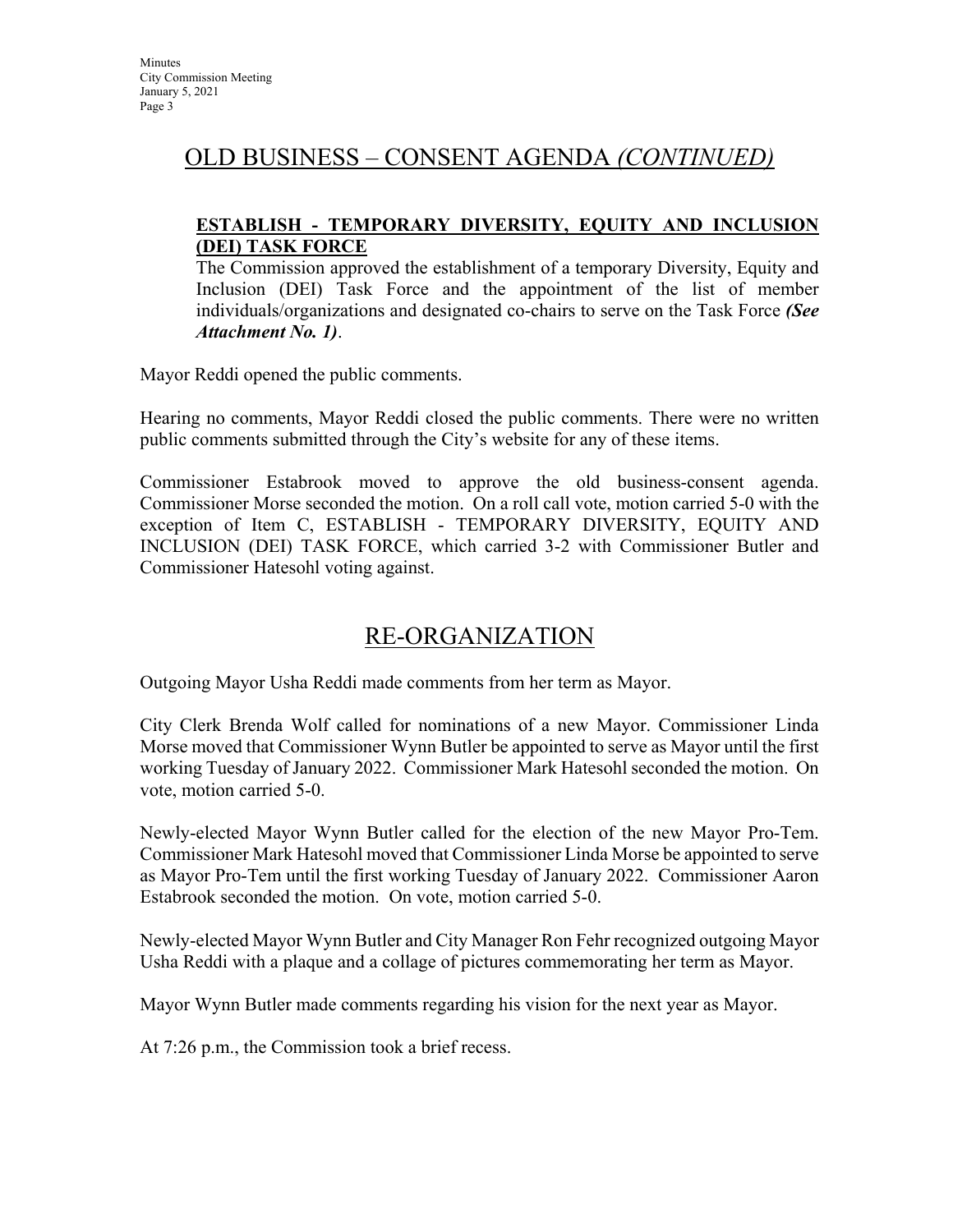### NEW BUSINESS - CONSENT AGENDA

(\* denotes those items discussed)

#### **LICENSES**

The Commission approved a **Merchant Guard Agency License** for calendar year 2021 for Excalibur Associates, Inc., 11 College Street Suite B, Ellija, Georgia; a **Tree Maintenance License** for calendar year 2021 for Asplundh Tree Expert, LLC, 708 Blair Mill Road, Willow Grove, Pennsylvania; and Sheffield Tree Service, 10570 Anderson, Riley; an annual **Cereal Malt Beverages On-Premises License** for K-State Union Bowling Center, 311 K-State Union; and Village Geek, LLC, 105 N. Third Street; and an annual **Cereal Malt Beverages Off-Premises License** for Walgreens # 07060, 325 Bluemont Avenue; and Walmart #35, 101 Bluemont Avenue.

#### **FINAL PLAT – DYNAMIC FIREWORKS ADDITION**

The Commission accepted the easements and rights-of-way, as shown on the Final Plat of the Dynamic Fireworks Addition, generally located at the southeast corner of South 3rd Street and Fort Riley Boulevard, based on conformance with the Manhattan Urban Area Subdivision Regulations.

#### **ORDINANCE NO. 7519 - CONDEMNATION - MANHATTAN LEVEE FLOOD RISK MANAGEMENT PROJECT (SM1813/SP1908)**

The Commission approved Ordinance No. 7519 authorizing the commencement of eminent domain proceedings to acquire the subject property interests for the Manhattan Levee Flood Risk Management Project (SM1813/SP1908).

#### **RESOLUTION NO. 010521-A - PETITION - HIGHLANDS AT GRAND MERE, UNIT 2 - SANITARY SEWER IMPROVEMENTS (SS2014))**

The Commission found the Petition sufficient and approved Resolution No. 010521-A, finding the project advisable and authorizing construction for the Highlands at Grand Mere, Unit 2, Sanitary Sewer (SS2014), improvements.

#### **RESOLUTION NO. 010521-B - PETITION - HIGHLANDS AT GRAND MERE, UNIT 2 - STREET IMPROVEMENTS (ST2012)**

The Commission found the Petition sufficient and approved Resolution No. 010521-B finding the project advisable and authorizing construction for the Highlands at Grand Mere, Unit 2, Street (ST2012) improvements.

#### **RESOLUTION NO. 010521-C - PETITION - HIGHLANDS AT GRAND MERE, UNIT 2 - WATER IMPROVEMENTS (WA2024)**

The Commission found the Petition sufficient and approved Resolution No. 010521-C finding the project advisable and authorizing construction for the Highlands at Grand Mere, Unit 2, Water (WA2024) improvements.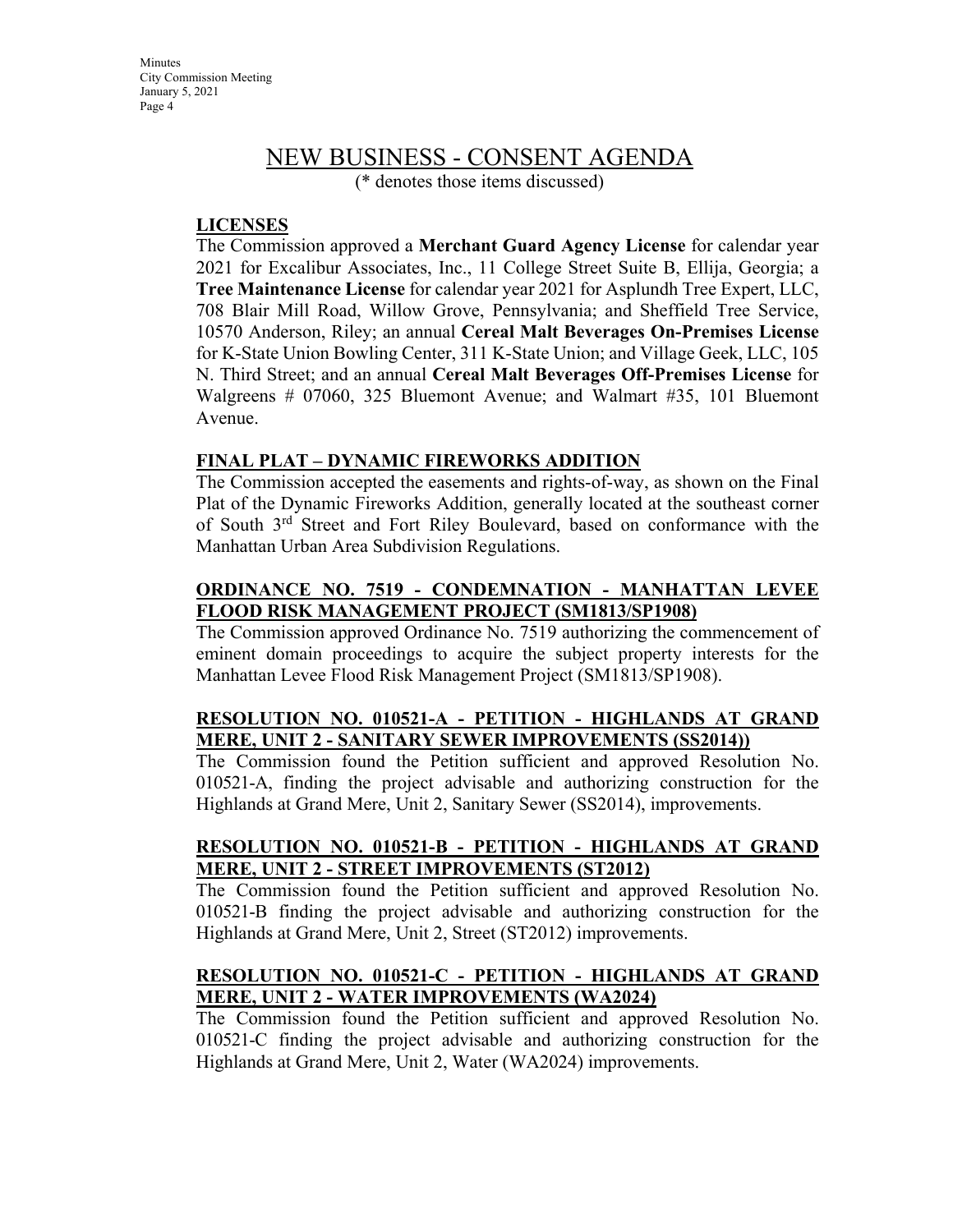## NEW BUSINESS - CONSENT AGENDA *(CONTINUED)*

#### **AGREEMENT -PROFESSIONAL SERVICES - HIGHLANDS AT GRAND MERE, UNIT 2, SANITARY SEWER (SS2014), STREET (ST2012), AND WATER (WA2024) IMPROVEMENTS**

The Commission authorized the Mayor and City Clerk to execute an Agreement for Professional Engineering Services, in an amount not to exceed \$29,980.00, with Schwab-Eaton, of Manhattan, Kansas, for the Highlands at Grand Mere, Unit 2, Sanitary Sewer (SS2014), Street (ST2012), and Water (WA2024) improvements.

#### **REQUEST FOR QUALIFICATIONS - ENGINEER ON-CALL SERVICES**

The Commission authorized City Administration to proceed with a Request for Qualifications (RFQ) for Engineer On-Call Services for 2021, 2022 and 2023; and appointed Mayor Butler and Commissioner Morse to serve on the Selection Committee.

#### **AGREEMENT – STRATEGIC PLAN**

The Commission authorized City Administration to finalize, and the Mayor and City Clerk to execute, an agreement with Planning NEXT, of Columbus, Ohio, for strategic planning services in an amount not-to-exceed \$125,000.00.

#### **CHANGE ORDER NO. 1 – WATER TREATMENT PLANT LIME PIT SLUDGE REMOVAL PROJECT (WA2011)**

The Commission approved and authorized the Mayor and City Clerk to execute Change Order No. 1 with Double J Construction, LLC, of St. George, Kansas, in the amount of \$122,210.00, for the Water Treatment Plant Lime Pit Sludge Removal Project (WA2011).

#### **EASEMENT AGREEMENT – STONEHAVEN PARK**

The Commission authorized City Administration to negotiate and the Mayor to sign an Easement Agreement with Kansas Gas Service for the City of Manhattan's Stonehaven Park.

Mayor Butler opened the public comments.

Hearing no comments, Mayor Butler closed the public comments. There were no written public comments submitted through the City's website for any of these items.

Commissioner Hatesohl moved to approve the new business-consent agenda. Commissioner Reddi seconded the motion. On a roll call vote, motion carried 5-0.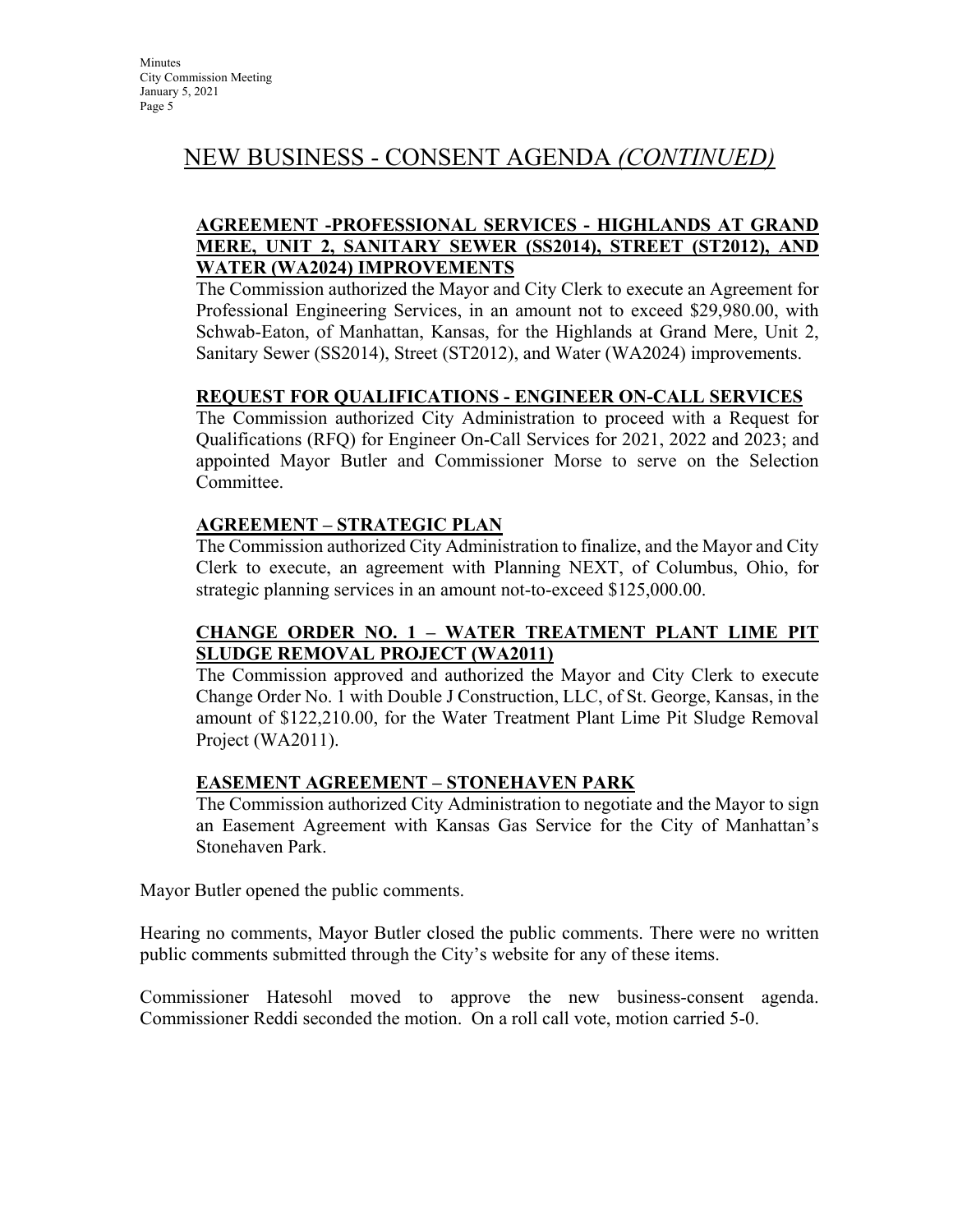**Minutes** City Commission Meeting January 5, 2021 Page 6

## GENERAL AGENDA

#### **REQUEST - RENAME 17TH STREET TO MARTIN LUTHER KING, JR. DRIVE**

Kevin Bryant, Co-Chair, Manhattan Martin Luther King, Jr. Memorial Committee, presented the request.

Ron Fehr, City Manager, answered questions from the Commission.

Mayor Butler opened the public comments.

Hearing no comments, Mayor Butler closed the public comments. There were no written public comments submitted through the City's website for this item.

After discussion, Commissioner Estabrook moved to authorize City Administration to notify and schedule consideration of an ordinance changing 17<sup>th</sup> Street to Martin Luther King Jr. Drive. Commissioner Reddi seconded the motion. On a roll call vote, motion carried 5-0.

#### **ADJOURNMENT**

At 8:05 p.m., the Commission adjourned.

Josende R. Way

Brenda K. Wolf, CMC, City Clerk